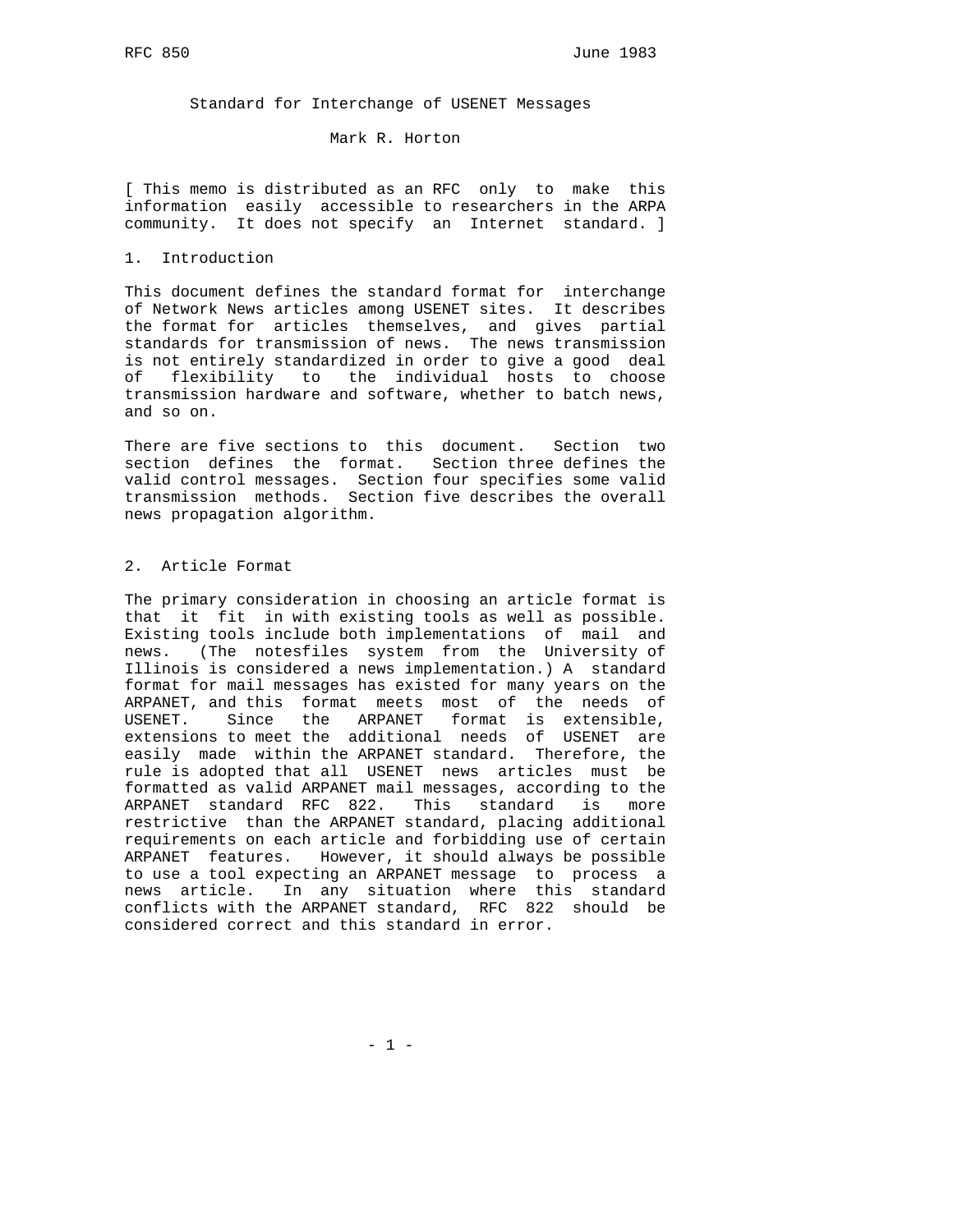An example message is included to illustrate the fields.

 Relay-Version: version B 2.10 2/13/83; site cbosgd.UUCP Posting-Version: version B 2.10 2/13/83; site eagle.UUCP Path: cbosgd!mhuxj!mhuxt!eagle!jerry From: jerry@eagle.uucp (Jerry Schwarz) Newsgroups: net.general Subject: Usenet Etiquette -- Please Read Message-ID: <642@eagle.UUCP> Date: Friday, 19-Nov-82 16:14:55 EST Followup-To: net.news Expires: Saturday, 1-Jan-83 00:00:00 EST Date-Received: Friday, 19-Nov-82 16:59:30 EST Organization: Bell Labs, Murray Hill

The body of the article comes here, after a blank line.

Here is an example of a message in the old format (before the existence of this standard). It is recommended that implementations also accept articles in this format to ease upward conversion.

 From: cbosgd!mhuxj!mhuxt!eagle!jerry (Jerry Schwarz) Newsgroups: net.general Title: Usenet Etiquette -- Please Read Article-I.D.: eagle.642 Posted: Fri Nov 19 16:14:55 1982 Received: Fri Nov 19 16:59:30 1982 Expires: Mon Jan 1 00:00:00 1990

The body of the article comes here, after a blank line.

Some news systems transmit news in the "A" format, which looks like this:

 Aeagle.642 net.general cbosgd!mhuxj!mhuxt!eagle!jerry Fri Nov 19 16:14:55 1982 Usenet Etiquette - Please Read The body of the article comes here, with no blank line.

An article consists of several header lines, followed by a blank line, followed by the body of the message. The header lines consist of a keyword, a colon, a blank, and some additional information. This is a subset of the ARPANET standard, simplified to allow simpler software to handle it. The "from" line may optionally include a full name, in the format above, or use the ARPANET angle bracket syntax. To keep the implementations simple, other formats (for example, with part of the machine address after the close parenthesis) are not allowed. The ARPANET convention of continuation header lines (beginning with a blank or tab) is allowed.

 $- 2 -$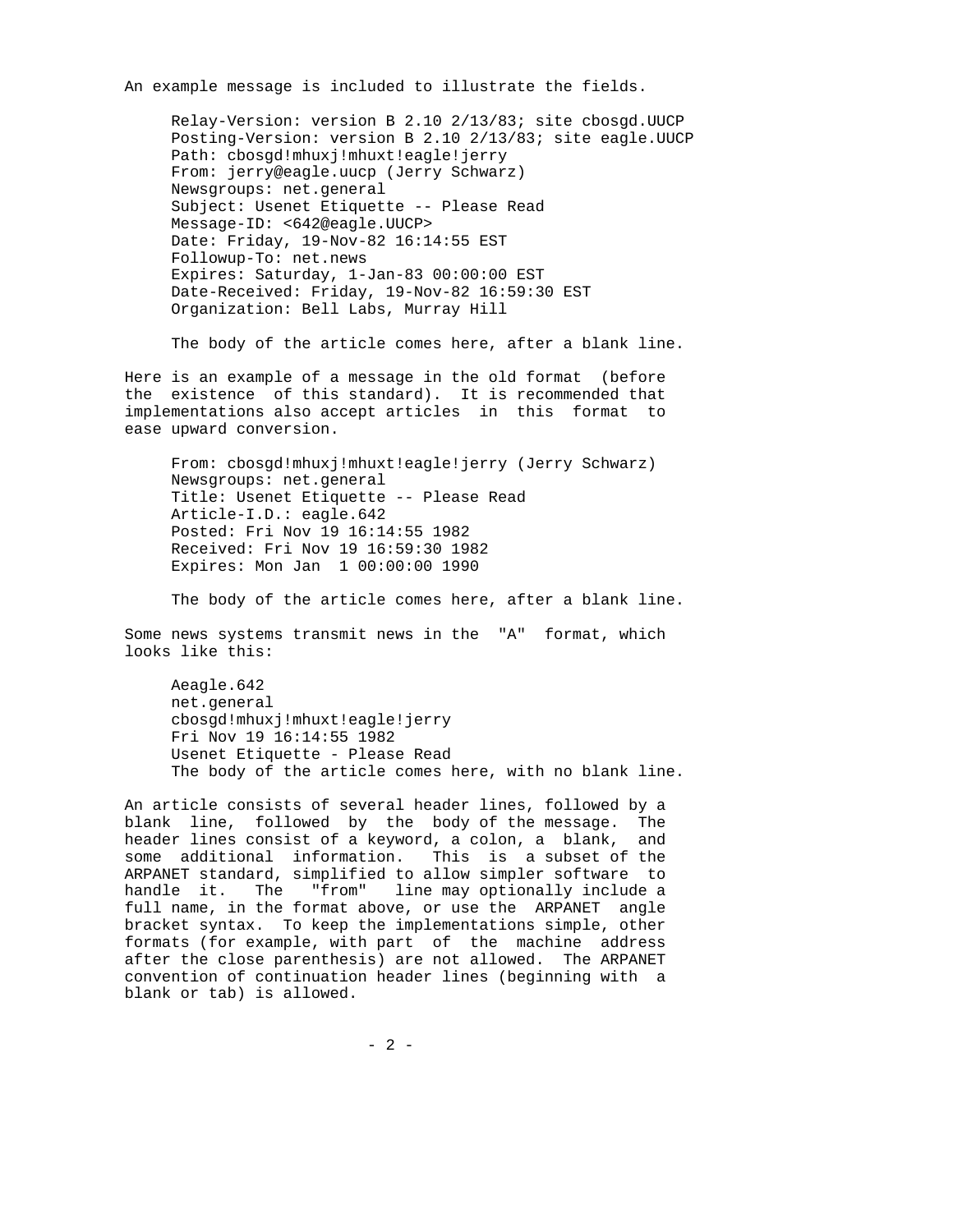Certain headers are required, certain headers are optional. Any unrecognized headers are allowed, and will be passed through unchanged. The required headers are Relay-Version, Posting-Version, From, Date, Newsgroups, Subject, Message-ID, Path. The optional headers are Followup-To, Date-Received, Expires, Reply-To, Sender, References, Control, Distribution, Organization.

### 2.1 Required Headers

2.1.1 Relay-Version This header line shows the version of the program responsible for the transmission of this article over the immediate link, that is, the program that is relaying the article from the next site. For example, suppose site A sends an article to site B, and site B forwards the article to site C. The message being transmitted from A to B would have a Relay-Version header identifying the program running on A, and the message transmitted from B to C would identify the program running on B. This header can be used to interpret older headers in an upward compatible way. Relay-Version must always be the first in a message; thus, all articles meeting this standard will begin with an upper case "R". No other restrictions are placed on the order of header lines.

The line contains two fields, separated by semicolons. The fields are the version and the full domain name of the site. The version should identify the system program used (e.q., "B") as well as a version number and version "B") as well as a version number and version date. For example, the header line might contain

# Relay-Version: version B 2.10 2/13/83; site cbosgd.UUCP

This header should not be passed on to additional sites. A relay program, when passing an article on, should include only its own Relay-Version, not the Relay-Version of some other site. (For upward compatibility with older software, if a Relay-Version is found in a header which is not the first line, it should be assumed to be moved by an older version of news and deleted.)

2.1.2 Posting-Version This header identifies the software responsible for entering this message into the network. It has the same format as Relay-Version. It will normally identify the same site as the Message-ID, unless the posting site is serving as a gateway for a message that already contains a message ID generated by mail. (While it is permissible for a gateway to use an externally generated message ID, the message ID should be checked to ensure it conforms to this standard and to RFC 822.)

- 3 -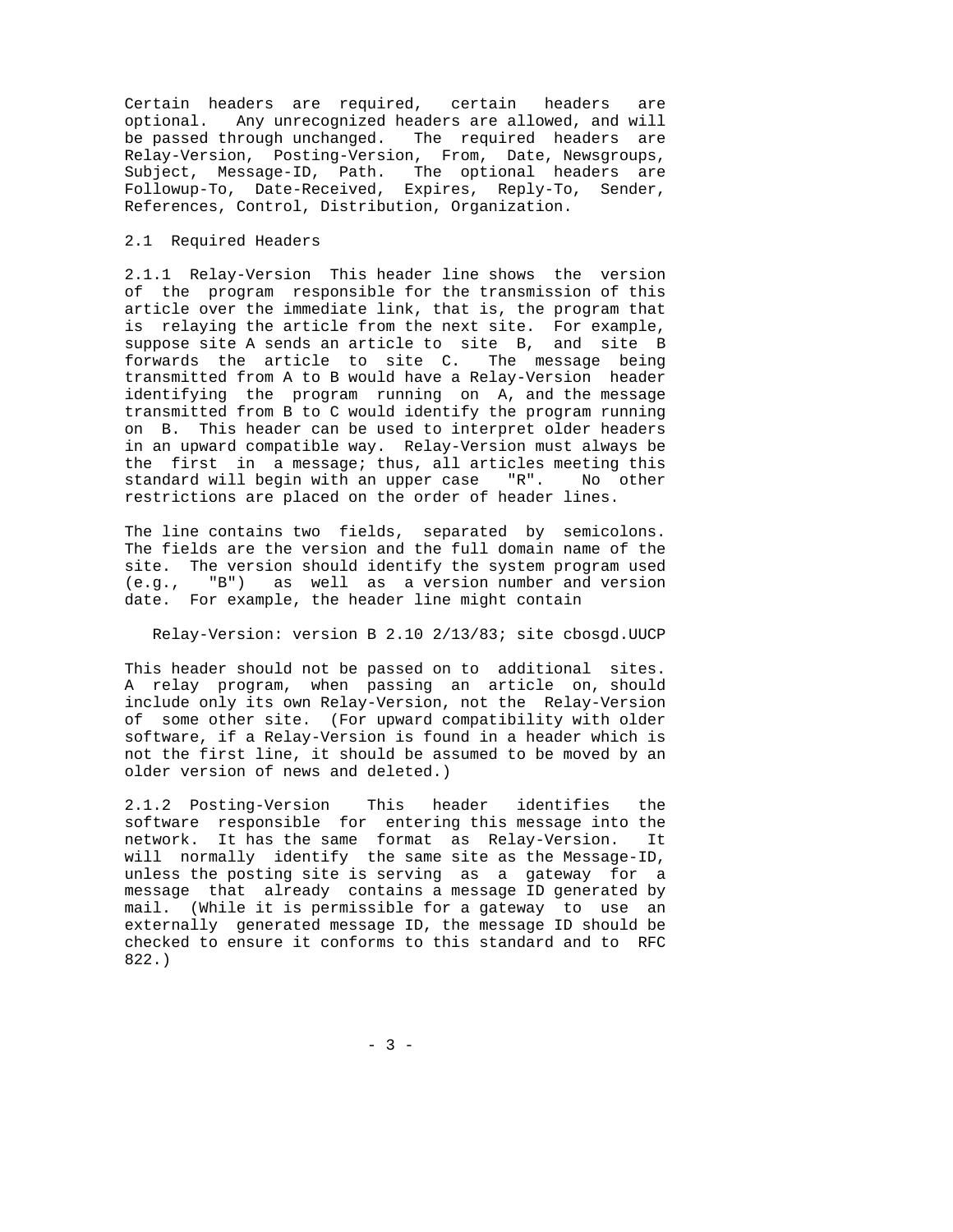2.1.3 From The From line contains the electronic mailing address of the person who sent the message, in the ARPA internet syntax. It may optionally also contain the full name of the person, in parentheses, after the electronic address. The electronic address is the same as the entity responsible for originating the article, unless the Sender header is present, in which case the From header might not be verified. Note that in all site and domain names, upper and lower case are considered the same, thus mark@cbosgd.UUCP, mark@cbosgd.uucp, and mark@CBosgD.UUcp are all equivalent. User names may or may not be case sensitive, for example, Billy@cbosgd.UUCP might be different from BillY@cbosgd.UUCP. Programs should avoid changing the case of electronic addresses when forwarding news or mail.

RFC 822 specifies that all text in parentheses is to be interpreted as a comment. It is common in ARPANET mail to place the full name of the user in a comment at the end of the From line. This standard specifies a more rigid syntax. The full name is not considered a comment, but an optional part of the header line. Either the full name is omitted, or it appears in parentheses after the electronic address of the person posting the article, or it appears before an electronic address enclosed in angle brackets. Thus, the three permissible forms are:

 From: mark@cbosgd.UUCP From: mark@cbosgd.UUCP (Mark Horton) From: Mark Horton <mark@cbosgd.UUCP>

Full names may contain any printing ASCII characters from space through tilde, with the exceptions that they may not contain parentheses "(" or ")", or angle brackets "<" or ">". Additional restrictions may be placed on full names by the mail standard, in particular, the characters comma ",", colon ":", and semicolon ";" are inadvisable in full names.

2.1.4 Date The Date line (formerly "Posted") is the date, in a format that must be acceptable both to the ARPANET and to the getdate routine, that the article was originally posted to the network. This date remains unchanged as the article is propagated throughout the network. One format that is acceptable to both is

Weekday, DD-Mon-YY HH:MM:SS TIMEZONE

Several examples of valid dates appear in the sample article above. Note in particular that ctime format:

Wdy Mon DD HH:MM:SS YYYY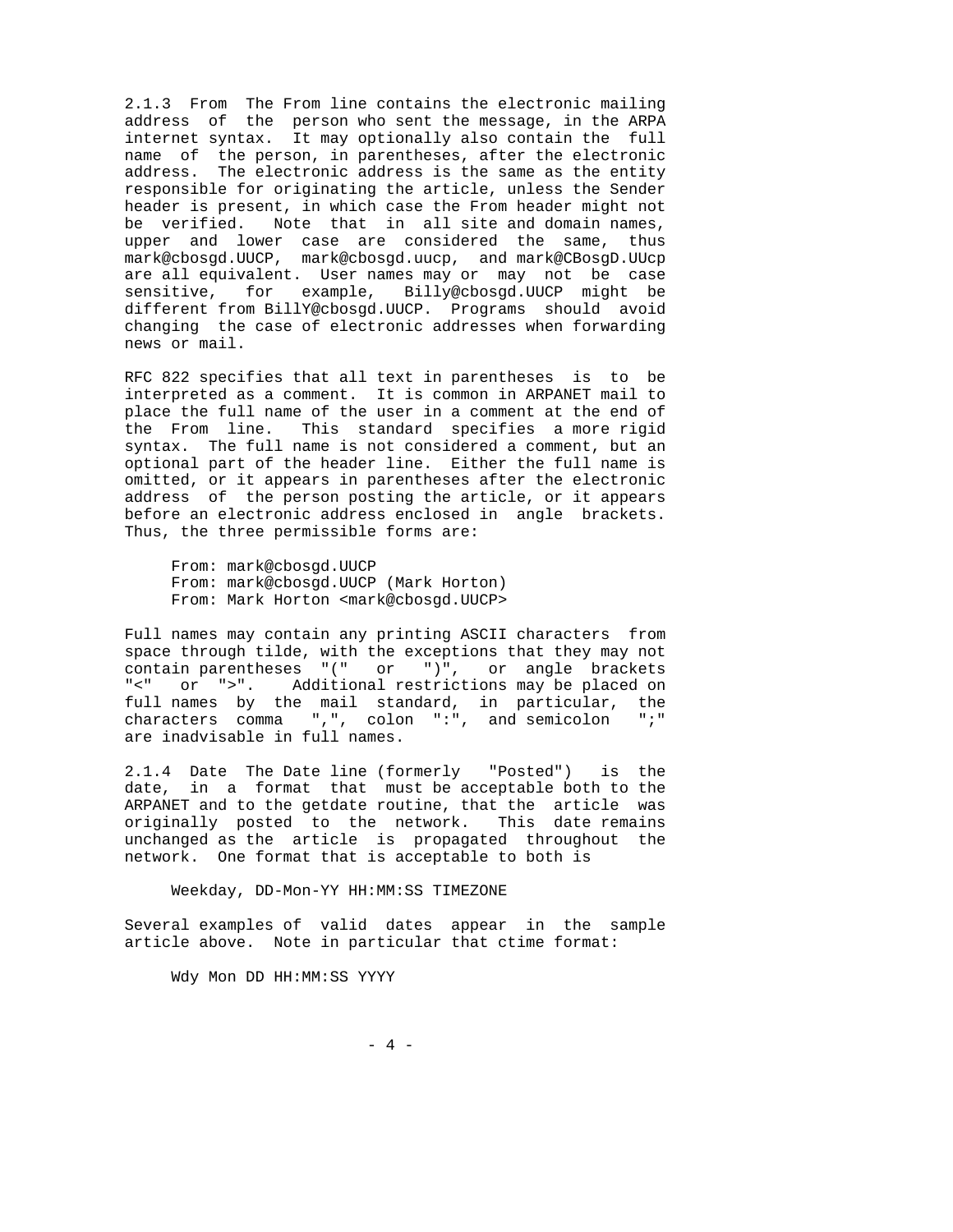is not acceptable because it is not a valid ARPANET date. However, since older software still generates this format, news implementations are encouraged to accept this format and translate it into an acceptable format.

The contents of the TIMEZONE field is currently subject to worldwide time zone abbreviations, including the usual American zones (PST, PDT, MST, MDT, CST, CDT, EST, EDT), the other North American zones (Bering through Newfoundland), European zones, Australian zones, and so on. Lacking a complete list at present (and unsure if an unambiguous list exists), authors of software are encouraged to keep this code flexible, and in particular not to assume that time zone names are exactly three letters long. Implementations are free to edit this field, keeping the time the same, but changing the time zone (with an appropriate adjustment to the local time shown) to a known time zone.

2.1.5 Newsgroups The Newsgroups line specifies which newsgroup or newsgroups the article belongs in. Multiple newsgroups may be specified, separated by a comma. Newsgroups specified must all be the names of existing newsgroups, as no new newsgroups will be created by simply posting to them.

Wildcards (e.g., the word "all") are never allowed in a Newsgroups line. For example, a newsgroup "net.all" is illegal, although a newsgroup name "net.sport.football" is permitted.

If an article is received with a Newsgroups line listing some valid newsgroups and some invalid newsgroups, a site should not remove invalid newsgroups from the list. Instead, the invalid newsgroups should be ignored. For example, suppose site A subscribes to the classes "btl.all" and "net.all", and exchanges news articles with site B, which subscribes to "net.all" but not "btl.all". Suppose A receives an article with "Newsgroups: net.micro,btl.general". This article is passed on to B because B receives net.micro, but B does not receive btl.general. A must leave the Newsgroup line unchanged. If it were to remove "btl.general", the edited header could eventually reenter the "btl.all" class, resulting in an article that is not shown to users subscribing to "btl.general". Also, followups from outside "btl.all" would not be shown to such users.

- 5 -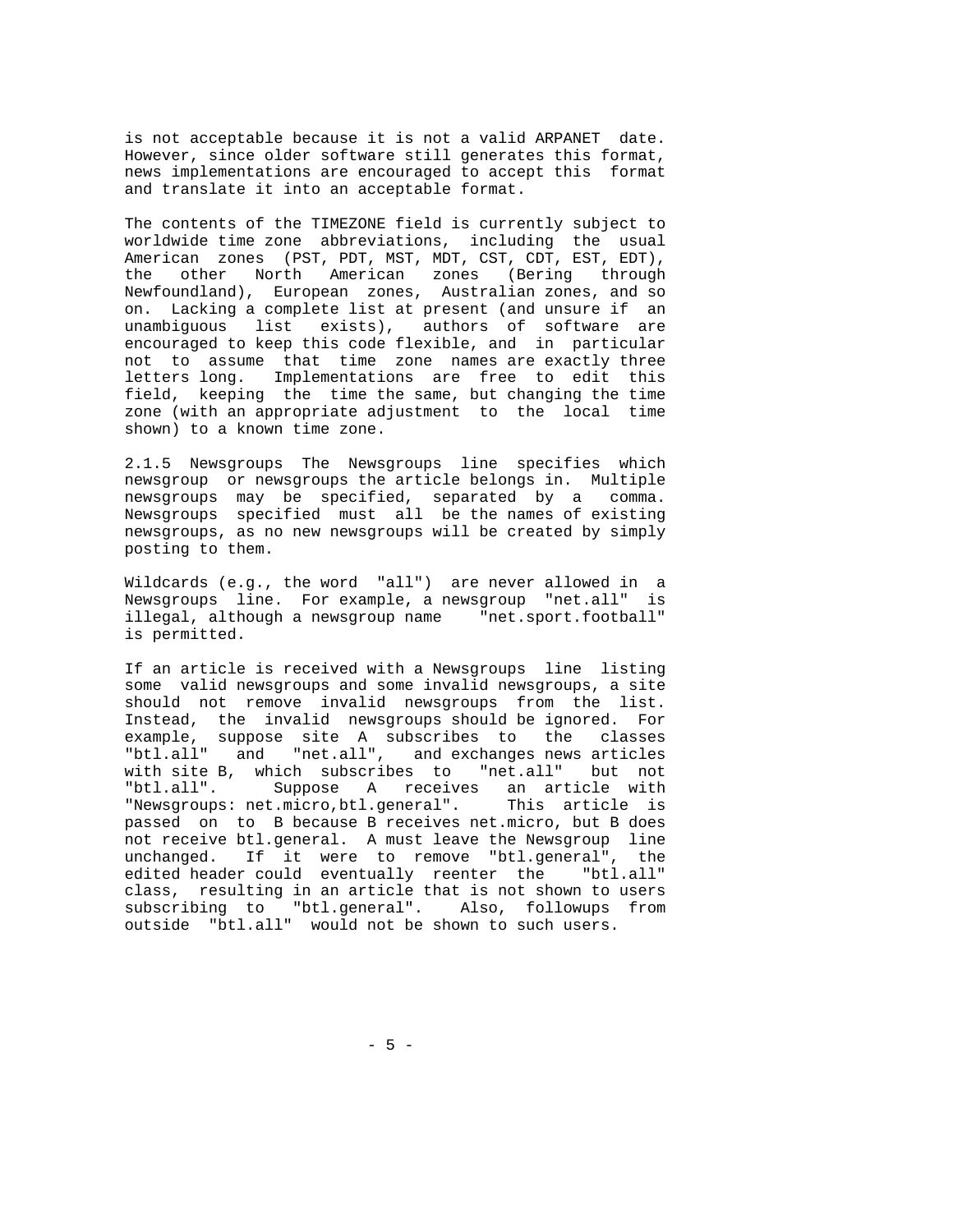2.1.6 Subject The Subject line (formerly "Title") tells what the article is about. It should be suggestive enough of the contents of the article to enable a reader to make a decision whether to read the article based on the subject alone. If the article is submitted in response to another article (e.g., is a "followup") the default subject should begin with the four characters "Re: " and the References line is required. (The user might wish to edit the subject of the followup, but the default should begin with "Re: ".)

2.1.7 Message-ID The Message-ID line gives the article a unique identifier. The same message ID may not be reused during the lifetime of any article with the same message ID. (It is recommended that no message ID be reused for at least two years.) Message ID's have the syntax

"<" "string not containing blank or >" ">"

In order to conform to RFC 822, the Message-ID must have the format

"<" "unique" "@" "full domain name" ">"

where "full domain name" is the full name of the host at which the article entered the network, including a domain that host is in, and unique is any string of printing ASCII characters, not including "<", ">", or "@". For example, the "unique" part could be an integer representing a sequence number for articles submitted to the network, or a short string derived from the date and time the article was created. For example, valid message ID for an article submitted from site ucbvax in domain Berkeley.ARPA would be "<4123@ucbvax.Berkeley.ARPA>". Programmers are urged not to make assumptions about the content of message ID fields from other hosts, but to treat them as unknown character strings. It is not safe, for example, to assume that a message ID will be under 14 characters, nor that it is unique in the first 14 characters.

The angle brackets are considered part of the message ID. Thus, in references to the message ID, such as the ihave/sendme and cancel control messages, the angle brackets are included. White space characters (e.g., blank and tab) are not allowed in a message ID. All characters between the angle brackets must be printing ASCII characters.

2.1.8 Path This line shows the path the article took to reach the current system. When a system forwards the message, it should add its own name to the list of systems in the Path line. The names may be separated by any punctuation character or characters, thus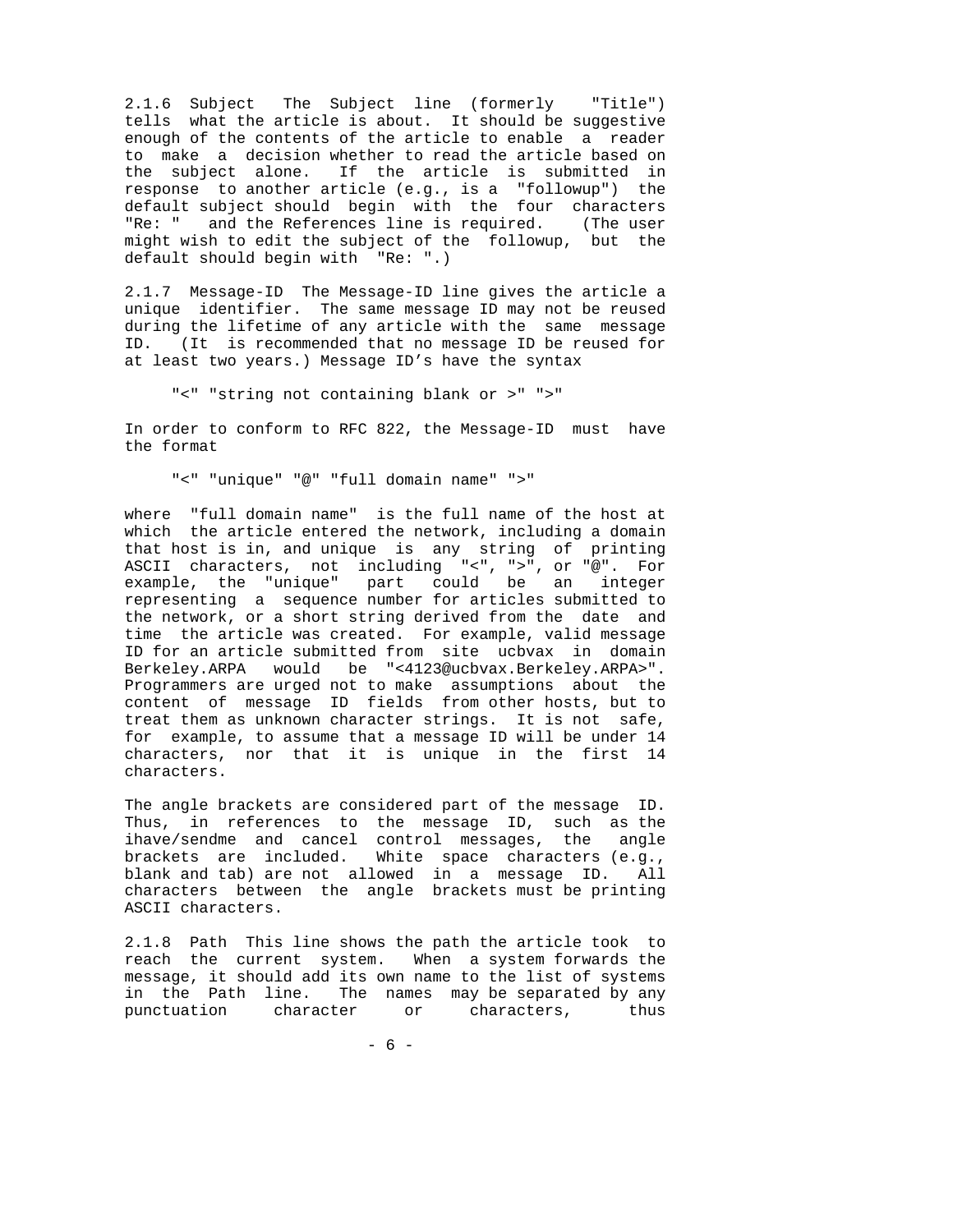"cbosgd!mhuxj!mhuxt", "cbosgd, mhuxj, mhuxt", and "@cbosgd.uucp,@mhuxj.uucp,@mhuxt.uucp" and even "teklabs, zehntel, sri-unix@cca!decvax" are valid entries. (The latter path indicates a message that passed through decvax, cca, sri-unix, zehntel, and teklabs, in that order.) Additional names should be added from the left, for example, the most recently added name in the third example was "teklabs". Letters, digits, periods and hyphens are considered part of site names; other punctuation, including blanks, are considered separators.

Normally, the rightmost name will be the name of the originating system. However, it is also permissible to include an extra entry on the right, which is the name of the sender. This is for upward compatibility with older system.

The Path line is not used for replies, and should not be taken as a mailing address. It is intended to show the route the message travelled to reach the local site. There are several uses for this information. One is to monitor USENET routing for performance reasons. Another is to establish a path to reach new sites. Perhaps the most important is to cut down on redundant USENET traffic by failing to forward a message to a site that is known to have already received it. In particular, when site A sends an article to site B, the Path line includes "A", so that site B will not immediately send the article back to site A. The site name each site uses to identify itself should be the same as the name by which its neighbors know it, in order to make this optimization possible.

A site adds its own name to the front of a path when it receives a message from another site. Thus, if a message with path A!X!Y!Z is passed from site A to site B, B will add its own name to the path when it receives the message from A, e.g., B!A!X!Y!Z. If B then passes the message on to C, the message sent to C will contain the path B!A!X!Y!Z, and when C receives it, C will change it to C!B!A!X!Y!Z.

Special upward compatibility note: Since the From, Sender, and Reply-To lines are in internet format, and since many USENET sites do not yet have mailers capable of understanding internet format, it would break the reply capability to completely sever the connection between the Path header and the reply function. Thus, sites are required to continue to keep the Path line in a working reply format as much as possible, until January 1, 1984. It is recognized that the path is not always a valid reply string in older implementations, and no requirement to fix this problem is placed on implementations. However, the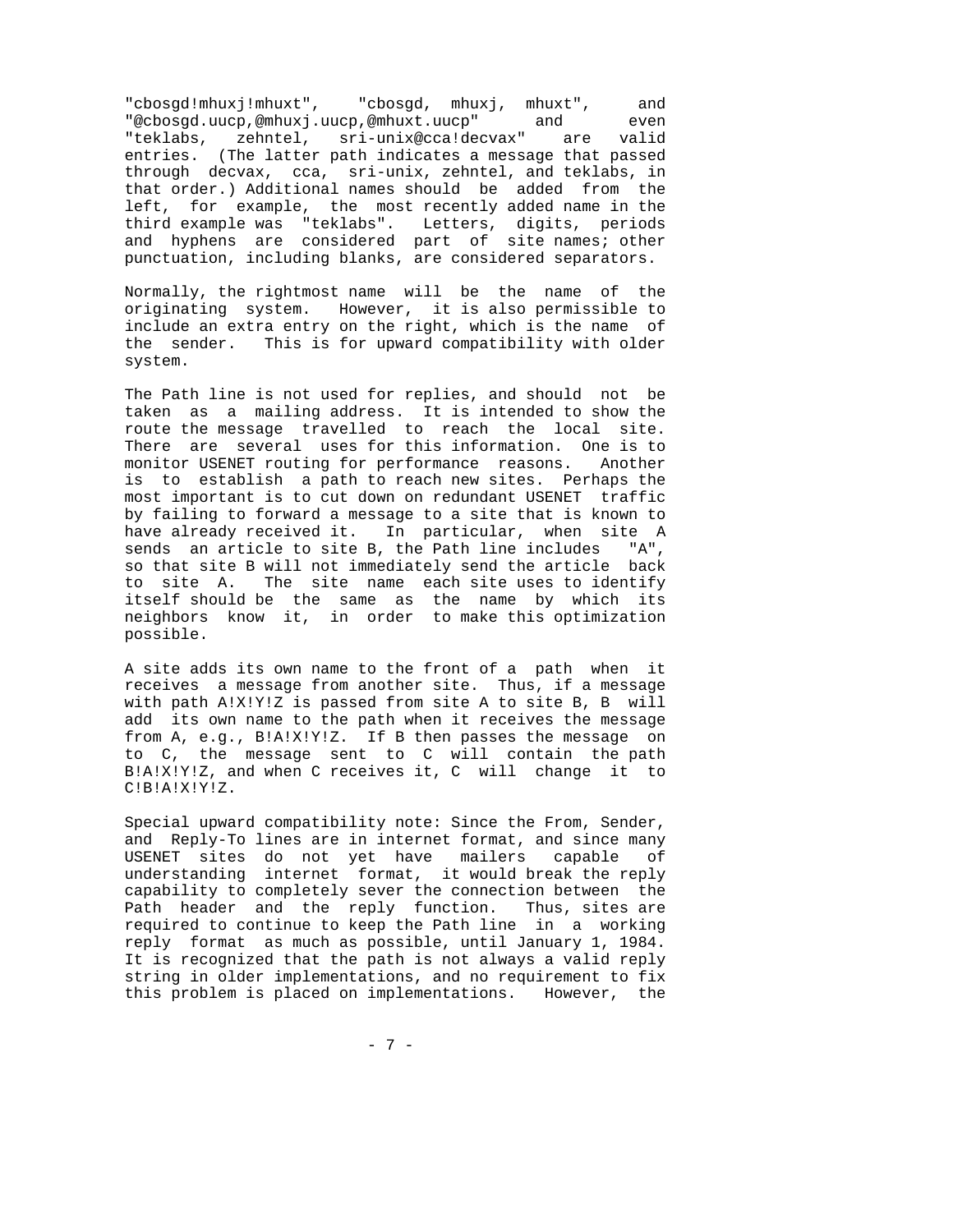existing convention of placing the site name and an "!" at the front of the path, and of starting the path with the site name, an "!", and the user name, should be maintained at least until 1984.

### 2.2 Optional Headers

2.2.1 Reply-To This line has the same format as From. If present, mailed replies to the author should be sent to the name given here. Otherwise, replies are mailed to the name on the From line. (This does not prevent additional copies from being sent to recipients named by the replier, or on To or Cc lines.) The full name may be optionally given, in parentheses, as in the From line.

2.2.2 Sender This field is present only if the submitter manually enters a From line. It is intended to record the entity responsible for submitting the article to the network, and should be verified by the software at the submitting site.

For example, if John Smith is visiting CCA and wishes to post an article to the network, using friend Sarah Jones account, the message might read

 From: smith@ucbvax.uucp (John Smith) Sender: jones@cca.arpa (Sarah Jones)

If a gateway program enters a mail message into the network at site sri-unix, the lines might read

 From: John.Doe@CMU-CS-A.ARPA Sender: network@sri-unix.ARPA

The primary purpose of this field is to be able to track down articles to determine how they were entered into the network. The full name may be optionally given, in parentheses, as in the From line.

2.2.3 Followup-To This line has the same format as Newsgroups. If present, follow-up articles are to be posted to the newsgroup(s) listed here. If this line is not present, followups are posted to the newsgroup(s) listed in the Newsgroups line, except that followups to "net.general" should instead go to "net.followup".

2.2.4 Date-Received This line (formerly "Received") is in a legal USENET date format. It records the date and time that the article was first received on the local system. If this line is present in an article being transmitted from one host to another, the receiving host should ignore it and replace it with the current date. Since this field is intended for local use only, no site is required to support it. However, no site should pass this field on to another site unchanged.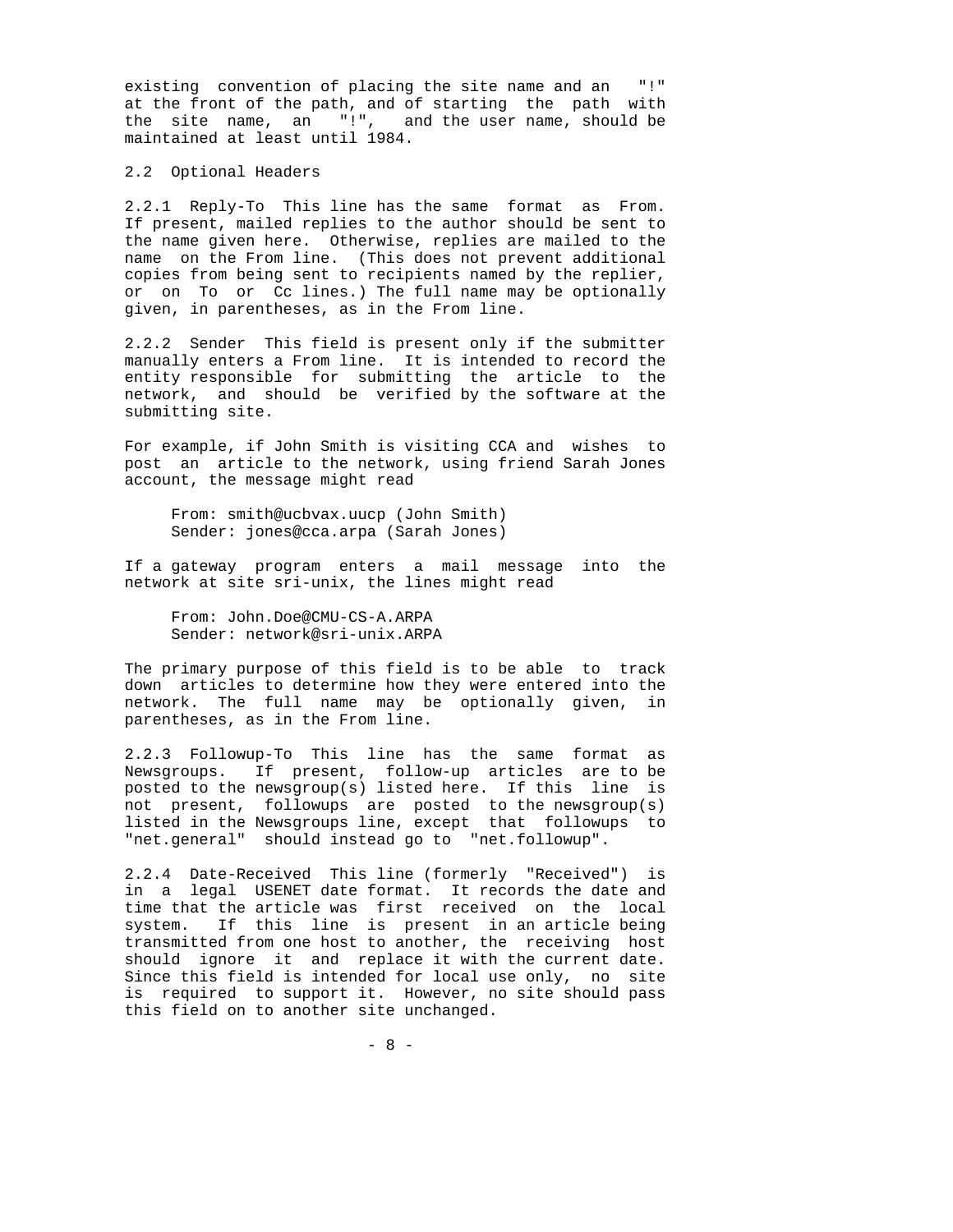2.2.5 Expires This line, if present, is in a legal USENET date format. It specifies a suggested expiration date for the article. If not present, the local default expiration date is used.

This field is intended to be used to clean up articles with a limited usefulness, or to keep important articles around for longer than usual. For example, a message announcing an upcoming seminar could have an expiration date the day after the seminar, since the message is not useful after the seminar is over. Since local sites have local policies for expiration of news (depending on available disk space, for instance), users are discouraged from providing expiration dates for articles unless there is a natural expiration date associated with the topic. System software should almost never provide a default Expires line. Leave it out and allow local policies to be used unless there is a good reason not to.

2.2.6 References This field lists the message ID's of any articles prompting the submission of this article. It is required for all follow-up articles, and forbidden when a new subject is raised. Implementations should provide a follow-up command, which allows a user to post a follow-up article. This command should generate a Subject line which is the same as the original article, except that if the original subject does not begin with "Re: " or "re: ", the four characters "Re: " are inserted before the subject. If there is no References line on the original header, the References line should contain the message ID of the original article (including the angle brackets). If the original article does have a References line, the followup article should have a References line containing the text of the original References line, a blank, and the message ID of the original article.

The purpose of the References header is to allow articles to be grouped into conversations by the user interface program. This allows conversations within a newsgroup to be kept together, and potentially users might shut off entire conversations without unsubscribing to a newsgroup. User interfaces may not make use of this header, but all automatically generated followups should generate the References line for the benefit of systems that do use it, and manually generated followups (e.g. typed in well after the original article has been printed by the machine) should be encouraged to include them as well.

2.2.7 Control If an article contains a Control line, the article is a control message. Control messages are used for communication among USENET host machines, not to be read by users. Control messages are distributed by the same newsgroup mechanism as ordinary messages. The body of the Control header line is the message to the host.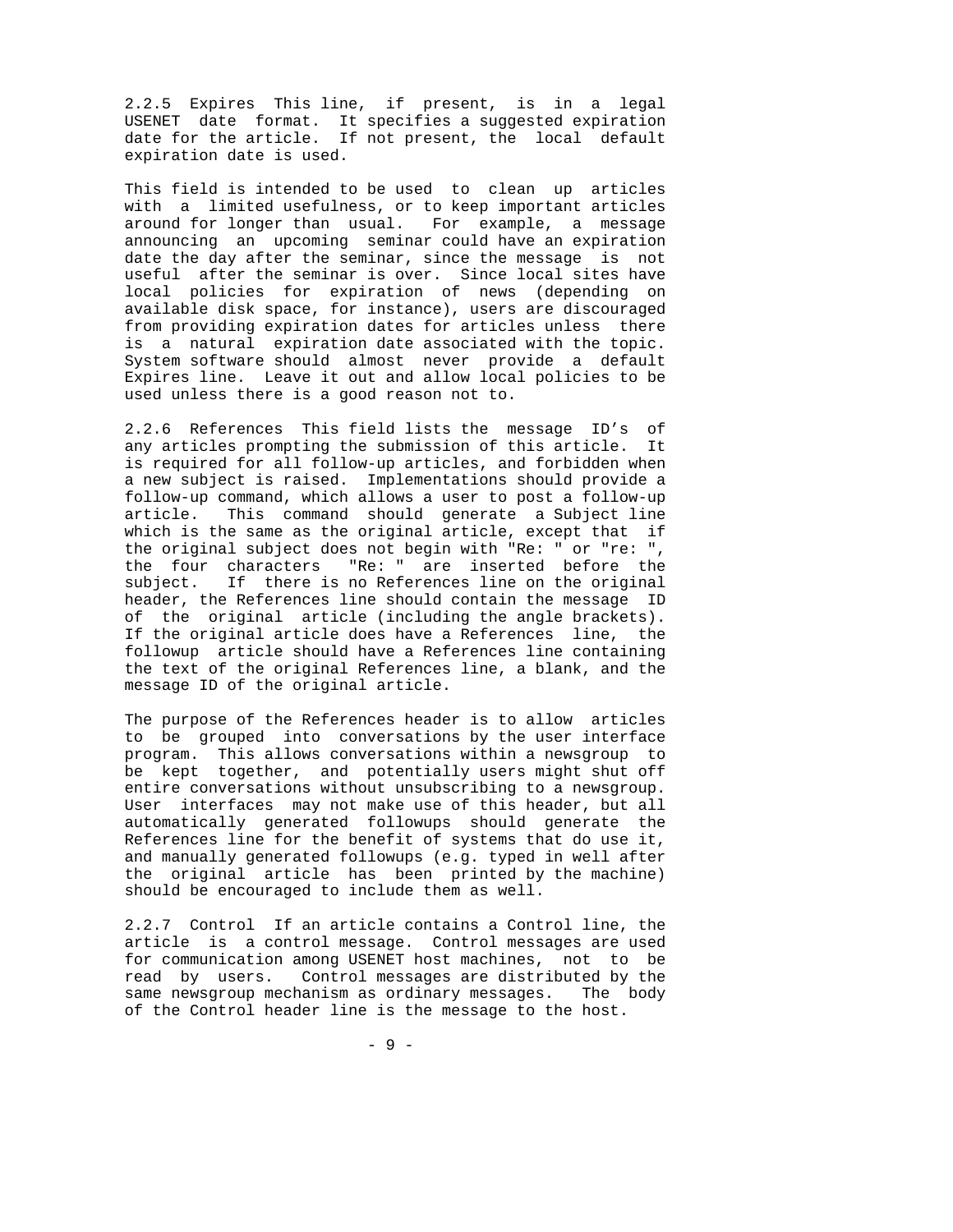For upward compatibility, messages that match the newsgroup pattern "all.all.ctl" should also be interpreted as control messages. If no Control: header is present on such messages, the subject is used as the control message. However, messages on newsgroups matching this pattern do not conform to this standard.

2.2.8 Distribution This line is used to alter the distribution scope of the message. It has the same format as the Newsgroups line. User subscriptions are still controlled by Newsgroups, but the message is sent to all systems subscribing to the newsgroups on the Distribution line instead of the Newsgroups line. Thus, a car for sale in New Jersey might have headers including

 Newsgroups: net.auto,net.wanted Distribution: nj.all

so that it would only go to persons subscribing to net.auto or net.wanted within New Jersey. The intent of this header is to further restrict the distribution of a newsgroup, not to increase it. A local newsgroup, such as nj.crazy-eddie, will probably not be propagated by sites outside New Jersey that do not show such a newsgroup as valid. Wildcards in newsgroup names in the Distribution line are allowed. Followup articles should default to the same Distribution line as the original article, but the user can change it to a more limited one, or escalate the distribution if it was originally restricted and a more widely distributed reply is appropriate.

2.2.9 Organization The text of this line is a short phrase describing the organization to which the sender belongs, or to which the machine belongs. The intent of this line is to help identify the person posting the message, since site names are often cryptic enough to make it hard to recognize the organization by the electronic address.

## 3. Control Messages

This section lists the control messages currently defined. The body of the Control header is the control message. Messages are a sequence of zero or more words, separated by white space (blanks or tabs). The first word is the name of the control message, remaining words are parameters to the message. The remainder of the header and the body of the message are also potential parameters; for example, the From line might suggest an address to which a response is to be mailed.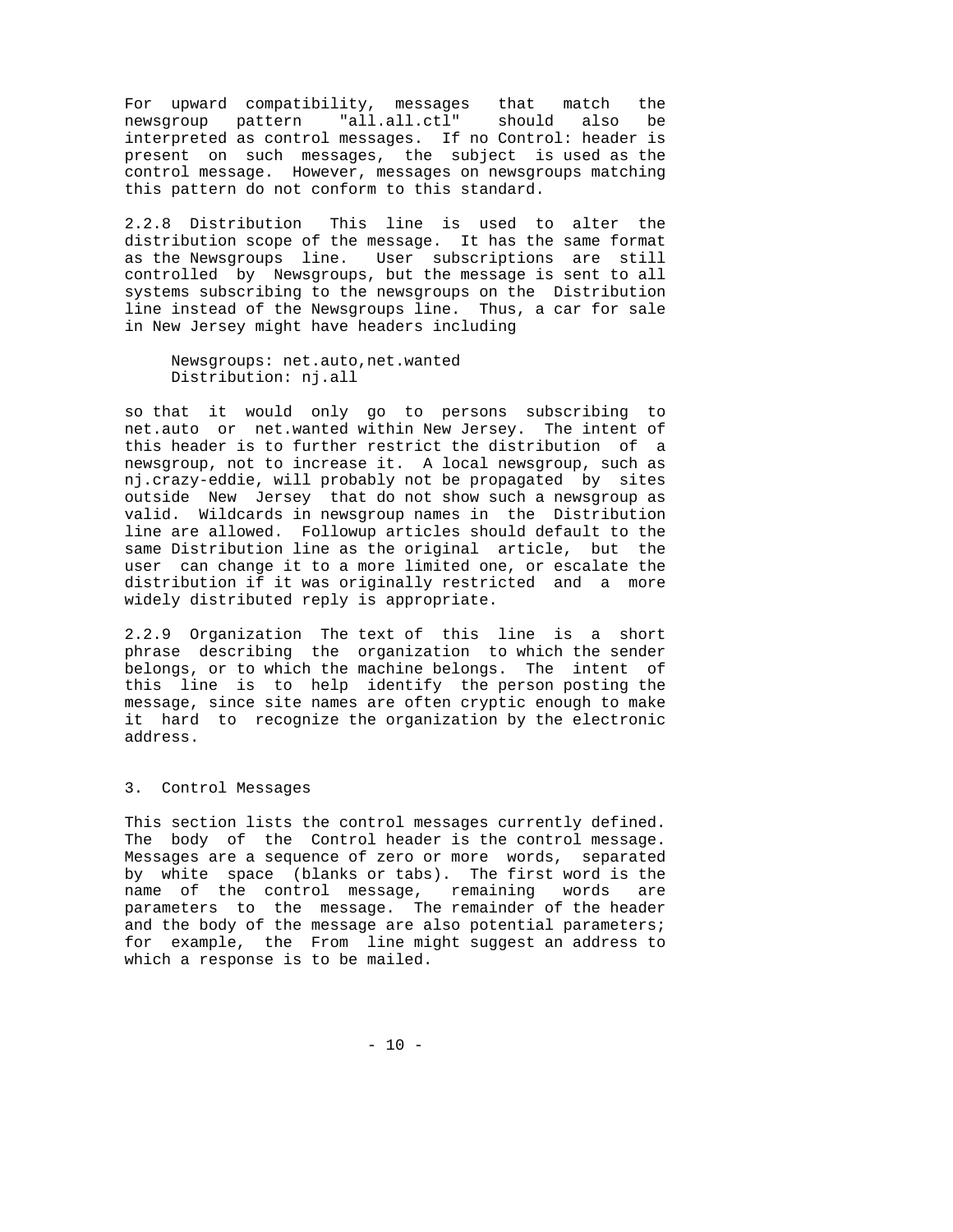Implementors and administrators may choose to allow control messages to be automatically carried out, or to queue them for manual processing. However, manually processed messages should be dealt with promptly.

3.1 Cancel

cancel <message ID>

If an article with the given message ID is present on the local system, the article is cancelled. This mechanism allows a user to cancel an article after the article has been distributed over the network.

Only the author of the article or the local super user is allowed to use this message. The verified sender of a message is the Sender line, or if no Sender line is present, the From line. The verified sender of the cancel message must be the same as either the Sender or From field of the original message. A verified sender in the cancel message is allowed to match an unverified From in the original message.

3.2 Ihave/Sendme

ihave <message ID list> <remotesys> sendme <message ID list> <remotesys>

This message is part of the "ihave/sendme" protocol, which allows one site (say "A") to tell another site ("B") that a particular message has been received on A. Suppose that site A receives article "ucbvax.1234", and wishes to transmit the article to site B. A sends the control message "ihave ucbvax.1234 A" to site B (by posting it to newsgroup "to.B"). B responds with the control message "sendme ucbvax.1234 B" (on newsgroup to.A) if it has not already received the article. Upon receiving the Sendme message, A sends the article to B.

This protocol can be used to cut down on redundant traffic between sites. It is optional and should be used only if the particular situation makes it worthwhile. Frequently, the outcome is that, since most original messages are short, and since there is a high overhead to start sending a new message with UUCP, it costs as much to send the Ihave as it would cost to send the article itself.

One possible solution to this overhead problem is to batch requests. Several message ID's may be announced or requested in one message. If no message ID's are listed in the control message, the body of the message should be scanned for message ID's, one per line.

- 11 -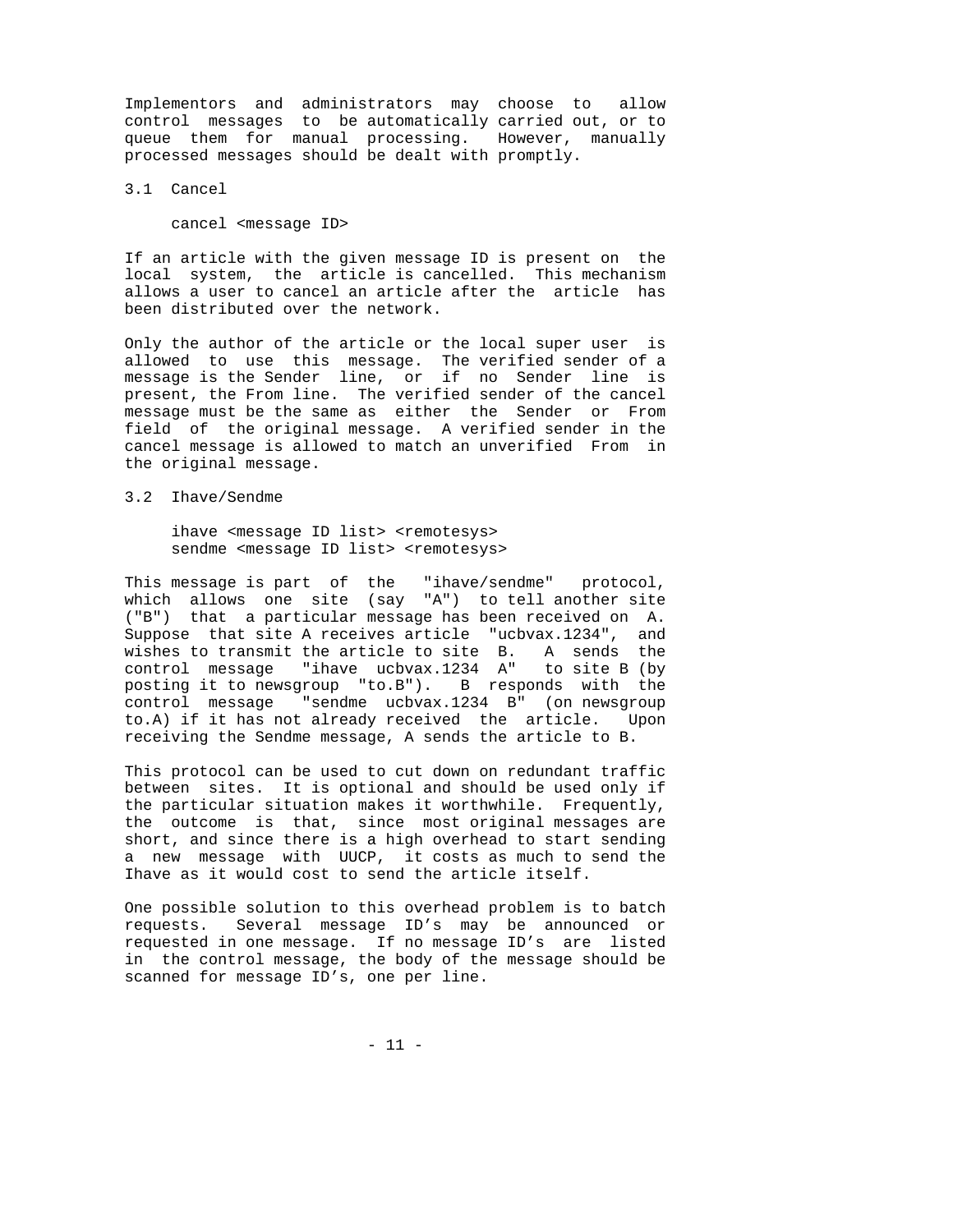### 3.3 Newgroup

#### newgroup <groupname>

This control message creates a new newsgroup with the name given. Since no articles may be posted or forwarded until a newsgroup is created, this message is required before a newsgroup can be used. The body of the message is expected to be a short paragraph describing the intended use of the newsgroup.

# 3.4 Rmgroup

rmgroup <groupname>

This message removes a newsgroup with the given name. Since the newsgroup is removed from every site on the network, this command should be used carefully by a responsible administrator.

3.5 Sendsys

sendsys (no arguments)

The "sys" file, listing all neighbors and which newsgroups are sent to each neighbor, will be mailed to the author of the control message (Reply-to, if present, otherwise From). This information is considered public information, and it is a requirement of membership in USENET that this information be provided on request, either automatically in response to this control message, or manually, by mailing the requested information to the author of the message. This information is used to keep the map of USENET up to date, and to determine where netnews is sent.

The format of the file mailed back to the author should be the same as that of the "sys" file. This format has one line per neighboring site (plus one line for the local site), containing four colon separated fields. The first field has the site name of the neighbor, the second field has a newsgroup pattern describing the newsgroups sent to the neighbor. The third and fourth fields are not defined by this standard. A sample response:

 From cbosgd!mark Sun Mar 27 20:39:37 1983 Subject: response to your sendsys request To: mark@cbosgd.UUCP

- 12 -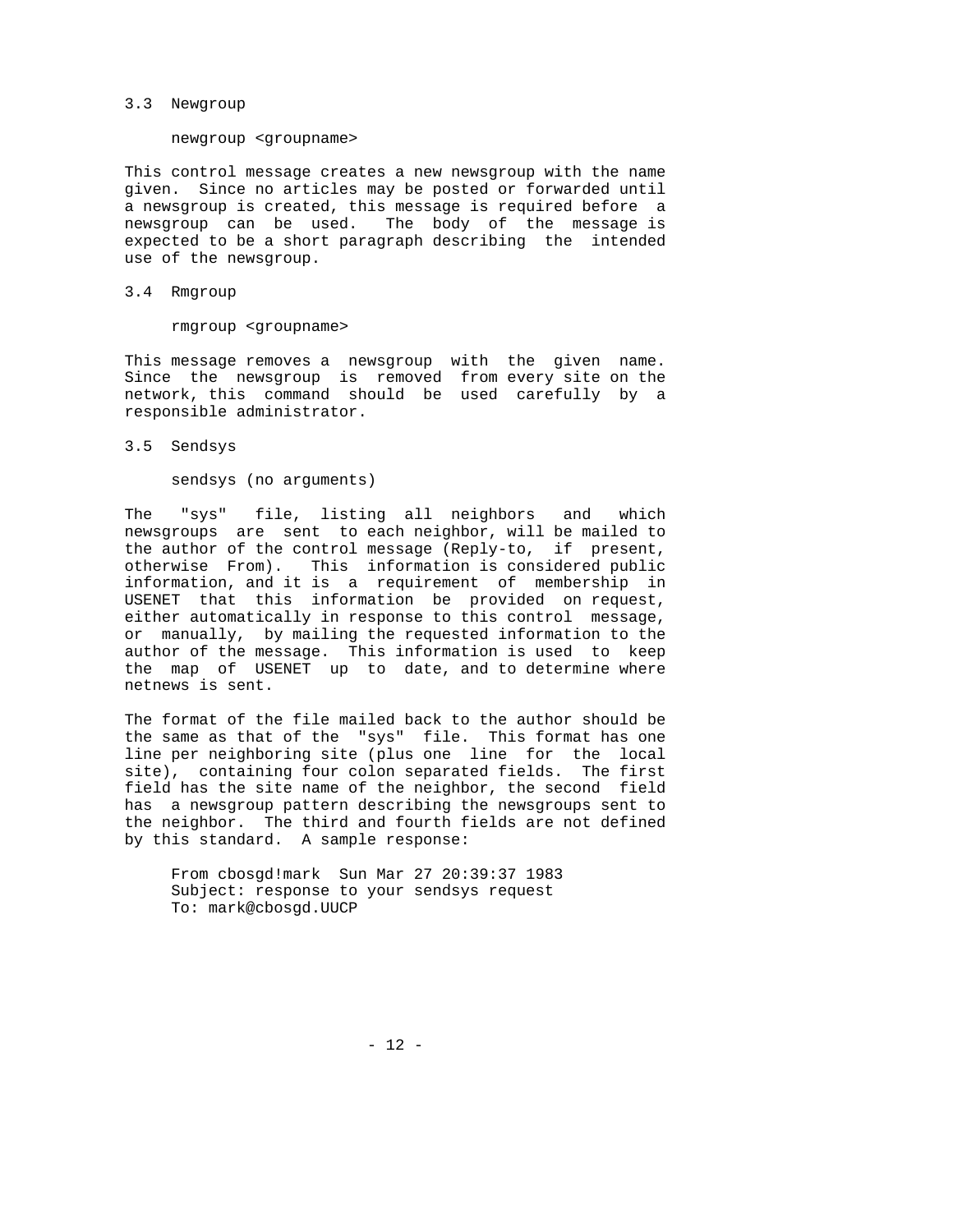Responding-System: cbosgd.UUCP cbosgd:osg,cb,btl,bell,net,fa,to,test ucbvax:net,fa,to.ucbvax:L: cbosg:net,fa,bell,btl,cb,osg,to.cbosg:F:/usr/spool/outnews/cbosg cbosgb:osg,to.cbosgb:F:/usr/spool/outnews/cbosgb sescent:net,fa,bell,btl,cb,to.sescent:F:/usr/spool/outnews/sescent npois:net,fa,bell,btl,ug,to.npois:F:/usr/spool/outnews/npois mhuxi:net,fa,bell,btl,ug,to.mhuxi:F:/usr/spool/outnews/mhuxi

#### 3.6 Senduuname

senduuname (no arguments)

The "uuname" program is run, and the output is mailed to the author of the control message (Reply-to, if present, otherwise From). This program lists all uucp neighbors of the local site. This information is used to make maps of the UUCP network. The sys file is not the same as the UUCP L.sys file. The L.sys file should never be transmitted to another party without the consent of the sites whose passwords are listed therein.

It is optional for a site to provide this information. Some reply should be made to the author of the control message, so that a transmission error won't be blamed. It is also permissible for a site to run the uuname program (or in some other way determine the uucp neighbors) and edit the output, either automatically or manually, before mailing the reply back to the author. The file should contain one site per line, beginning with the uucp site name. Additional information may be included, separated from the site name by a blank or tab. The phone number or password for the site should NOT be included, as the reply is considered to be in the public domain. (The uuname program will send only the site name and not the entire contents of the L.sys file, thus, phone numbers and passwords are not transmitted.)

The purpose of this message is to generate and maintain UUCP mail routing maps. Thus, connections over which mail can be sent using the site!user syntax should be included, regardless of whether the link is actually a UUCP link at the physical level. If a mail router should use it, it should be included. Since all information sent in response to this message is optional, sites are free to edit the list, deleting secret or private links they do not wish to publicise.

3.7 Version

version (no arguments)

The name and version of the software running on the local system is to be mailed back to the author of the article (Reply-to if present, otherwise From).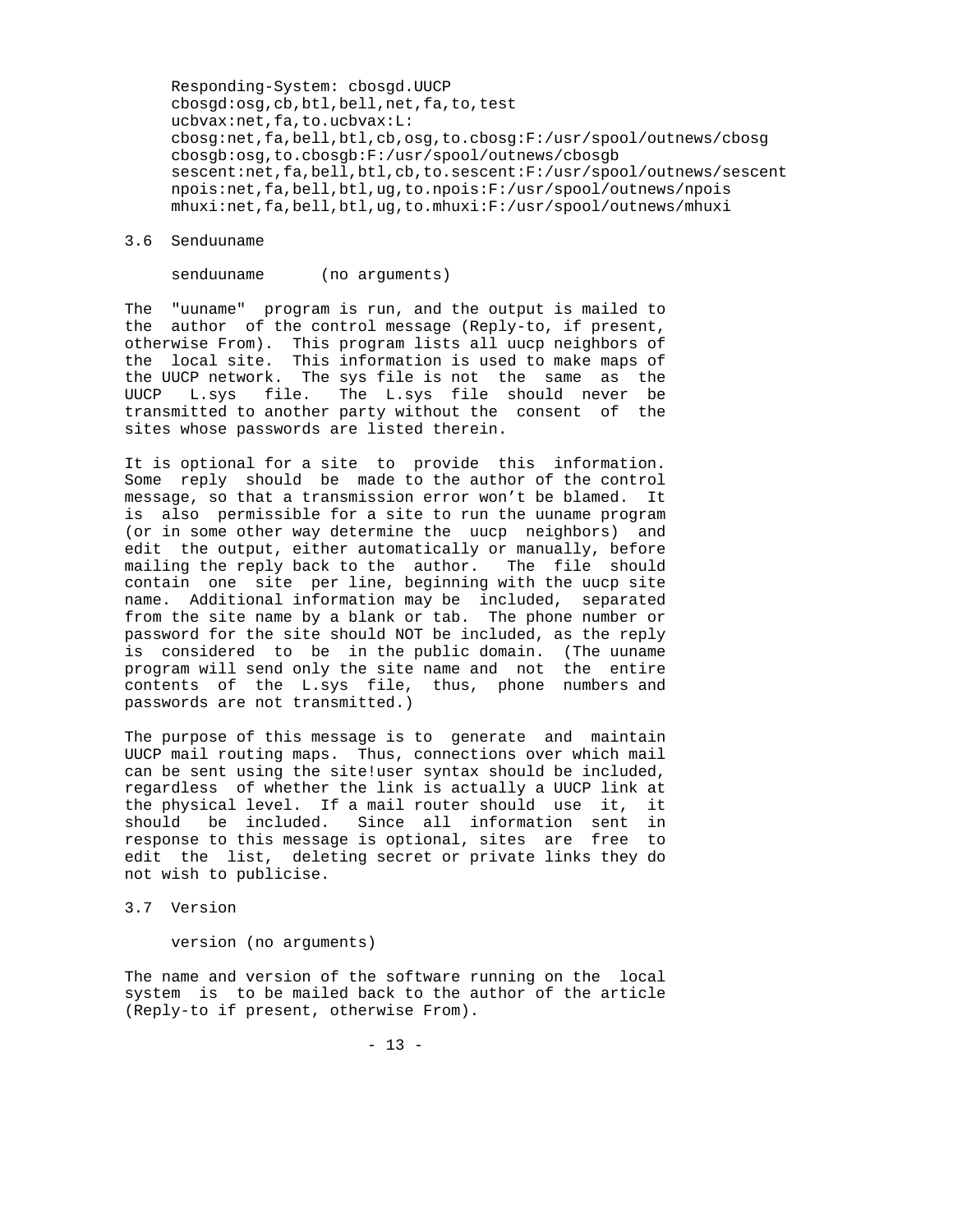### 4. Transmission Methods

USENET is not a physical network, but rather a logical network resting on top of several existing physical networks. These networks include, but are not limited to, UUCP, the ARPANET, an Ethernet, the BLICN network, an NSC Hyperchannel, and a Berknet. What is important is that two neighboring systems on USENET have some method to get a new article, in the format listed here, from one system to the other, and once on the receiving system, processed by the netnews software on that system. (On UNIX systems, this usually means the "rnews" program being run with the article on the standard input.)

It is not a requirement that USENET sites have mail systems capable of understanding the ARPA Internet mail syntax, but it is strongly recommended. Since From, Reply-To, and Sender lines use the Internet syntax, replies will be difficult or impossible without an internet mailer. A site without an internet mailer can attempt to use the Path header line for replies, but this field is not guaranteed to be a working path for replies. In any event, any site generating or forwarding news messages must have an internet address that allows them to receive mail from sites with internet mailers, and they must include their internet address on their From line.

# 4.1 Remote Execution

Some networks permit direct remote command execution. On these networks, news may be forwarded by spooling the rnews command with the article on the standard input. For example, if the remote system is called "remote", news would be sent over a UUCP link with the command "uux remote!rnews", and on a Berknet, "net -mremote rnews". It is important that the article be sent via a reliable mechansim, normally involving the possibility of spooling, rather than direct real-time remote execution. This is because, if the remote system is down, a direct execution command will fail, and the article will never be delivered. If the article is spooled, it will eventually be delivered when both systems are up.

### 4.2 Transfer by Mail

On some systems, direct remote spooled execution is not possible. However, most systems support electronic mail, and a news article can be sent as mail. One approach is to send a mail message which is identical to the news message: the mail headers are the news headers, and the mail body is the news body. By convention, this mail is sent to the user "newsmail" on the remote machine.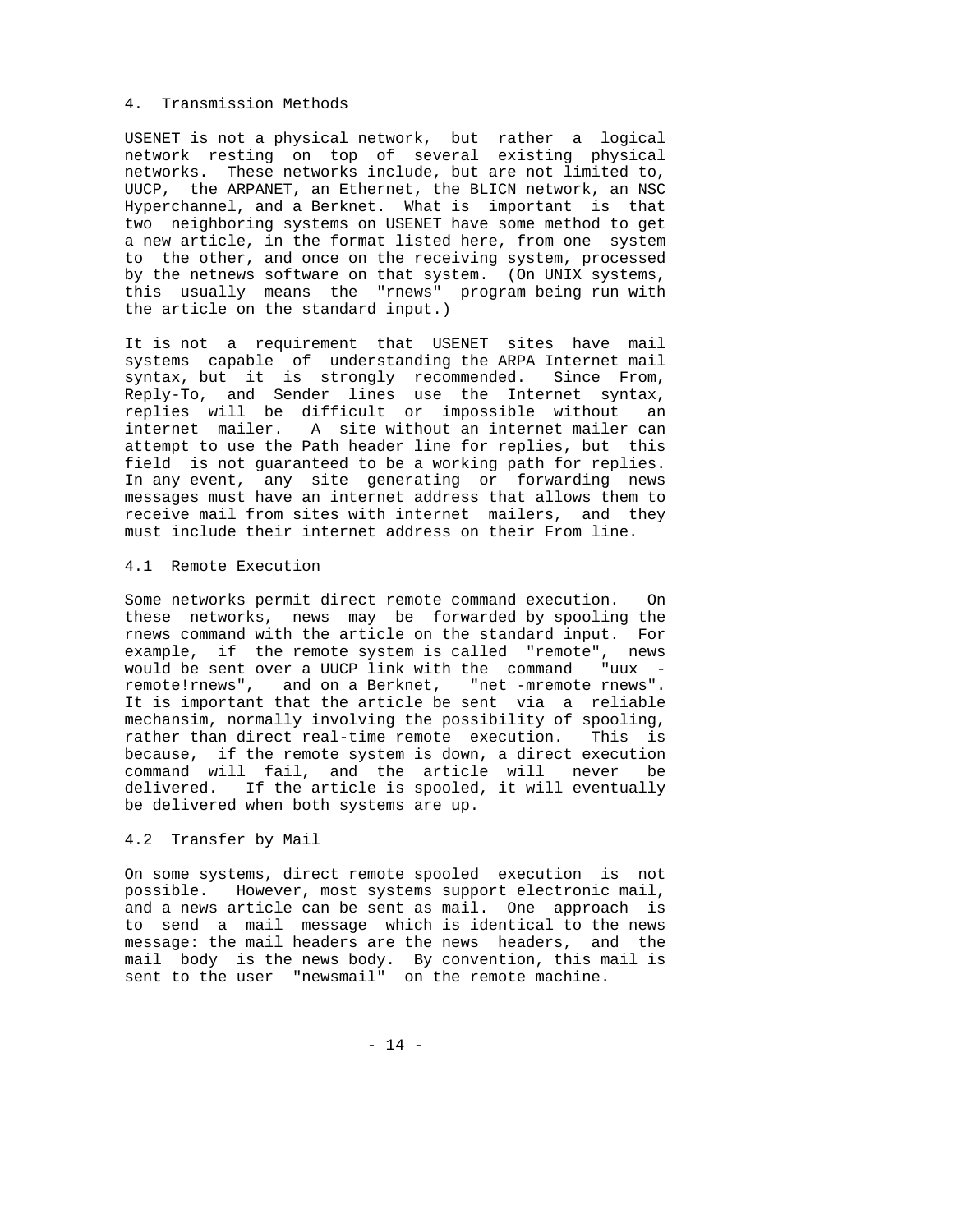One problem with this method is that it may not be possible to convince the mail system that the From line of the message is valid, since the mail message was generated by a program on a system different from the source of the news article. Another problem is that error messages caused by the mail transmission would be sent to the originator of the news article, who has no control over news transmission between two cooperating hosts and does not know who to contact. Transmission error messages should be directed to a responsible contact person on the sending machine.

A solution to this problem is to encapsulate the news article into a mail message, such that the entire article (headers and body) are part of the body of the mail message. The convention here is that such mail is sent to user "rnews" on the remote system. A mail message body is generated by prepending the letter "N" to each line of the news article, and then attaching whatever mail headers are convenient to generate. The N's are attached to prevent any special lines in the news article from interfering with mail transmission, and to prevent any extra lines inserted by the mailer (headers, blank lines, etc.) from becoming part of the news article. A program on the receiving machine receives mail to "rnews", extracting the article itself and invoking the "rnews" program. An example in this format might look like this:

 Date: Monday, 3-Jan-83 08:33:47 MST From: news@cbosgd.UUCP Subject: network news article To: rnews@npois.UUCP

 NRelay-Version: B 2.10 2/13/83 cbosgd.UUCP NPosting-Version: B 2.9 6/21/82 sask.UUCP NPath: cbosgd!mhuxj!harpo!utah-cs!sask!derek NFrom: derek@sask.UUCP (Derek Andrew) NNewsgroups: net.test NSubject: necessary test NMessage-ID: <176@sask.UUCP> NDate: Monday, 3-Jan-83 00:59:15 MST N NThis really is a test. If anyone out there more than 6 Nhops away would kindly confirm this note I would Nappreciate it. We suspect that our news postings Nare not getting out into the world. N

Using mail solves the spooling problem, since mail must always be spooled if the destination host is down. However, it adds more overhead to the transmission process (to encapsulate and extract the article) and makes it harder for software to give different priorities to news and mail.

- 15 -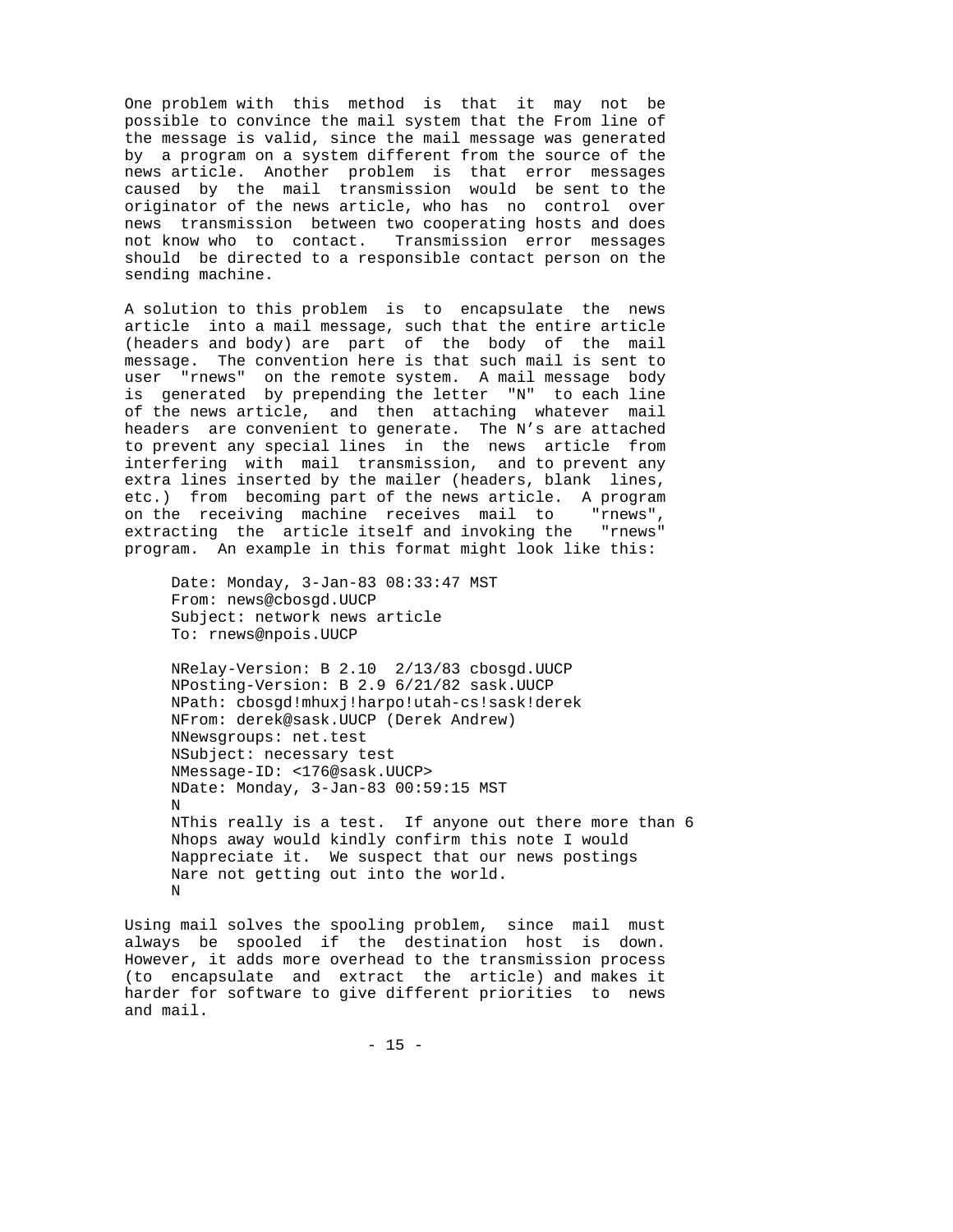### 4.3 Batching

Since news articles are usually short, and since a large number of messages are often sent between two sites in a day, it may make sense to batch news articles. Several articles can be combined into one large article, using conventions agreed upon in advance by the two sites. One such batching scheme is described here; its use is still considered experimental.

News articles are combined into a script, separated by a header of the form:

##! rnews 1234

where 1234 is the length, in bytes, of the article. Each such line is followed by an article containing the given number of bytes. (The newline at the end of each line of the article is counted as one byte, for purposes of this count, even if it is stored as CRLF.) For example, a batch of articles might look like this:

 #! rnews 374 Relay-Version: version B 2.10 2/13/83; site cbosgd.UUCP Posting-Version: version B 2.10 2/13/83; site eagle.UUCP Path: cbosgd!mhuxj!mhuxt!eagle!jerry From: jerry@eagle.uucp (Jerry Schwarz) Newsgroups: net.general Subject: Usenet Etiquette -- Please Read Message-ID: <642@eagle.UUCP> Date: Friday, 19-Nov-82 16:14:55 EST

 Here is an important message about USENET Etiquette. #! rnews 378 Relay-Version: version B 2.10 2/13/83; site cbosgd.UUCP Posting-Version: version B 2.10 2/13/83; site eagle.UUCP Path: cbosgd!mhuxj!mhuxt!eagle!jerry From: jerry@eagle.uucp (Jerry Schwarz) Newsgroups: net.followup Subject: Notes on Etiquette article Message-ID: <643@eagle.UUCP> Date: Friday, 19-Nov-82 17:24:12 EST

There was something I forgot to mention in the last message.

Batched news is recognized because the first character in the message is "#". The message is then passed to the unbatcher for interpretation.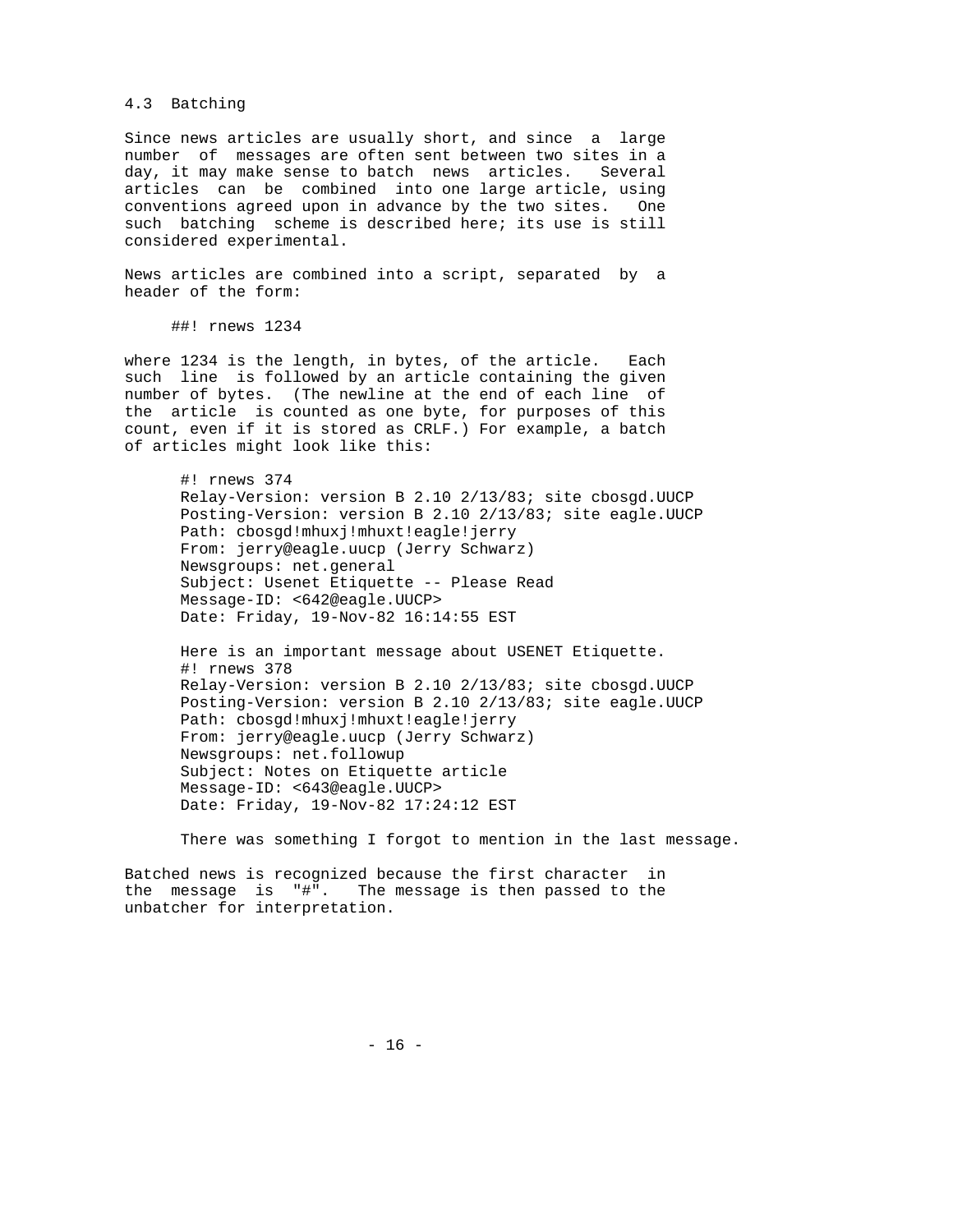### 5. The News Propagation Algorithm

This section describes the overall scheme of USENET and the algorithm followed by sites in propagating news to the entire network. Since all sites are affected by incorrectly formatted articles and by propagation errors, it is important for the method to be standardized.

USENET is a directed graph. Each node in the graph is a host computer, each arc in the graph is a transmission path from one host to another host. Each arc is labelled with a newsgroup pattern, specifying which newsgroup classes are forwarded along that link. Most arcs are bidirectional, that is, if site A sends a class of newsgroups to site B, then site B usually sends the same class of newsgroups to site A. This bidirectionality is not, however, required.

USENET is made up of many subnetworks. Each subnet has a name, such as "net" or "btl". The special subnet "net" is defined to be USENET, although the union of all subnets may be a superset of USENET (because of sites that get local newsgroup classes but do not get net.all). Each subnet is a connected graph, that is, a path exists from every node to every other node in the subnet. In addition, the entire graph is (theoretically) connected. (In practice, some political considerations have caused some sites to be unable to post articles reaching the rest of the network.)

An article is posted on one machine to a list of newsgroups. That machine accepts it locally, then forwards it to all its neighbors that are interested in at least one of the newsgroups of the message. (Site A deems site B to be "interested" in a newsgroup if the newsgroup matches the pattern on the arc from A to B. This pattern is stored in a file on the A machine.) The sites receiving the incoming article examine it to make sure they really want the article, accept it locally, and then in turn forward the article to all their interest neighbors. This process continues until the entire network has seen the article.

An important part of the algorithm is the prevention of loops. The above process would cause a message to loop along a cycle forever. In particular, when site A sends an article to site B, site B will send it back to site A, which will send it to site B, and so on. One solution to this is the history mechanism. Each site keeps track of all articles it has seen (by their message ID) and whenever an article comes in that it has already seen, the incoming article is discarded immediately. This solution is sufficient to prevent loops, but additional optimizations can be made to avoid sending articles to sites that will simply throw them away.